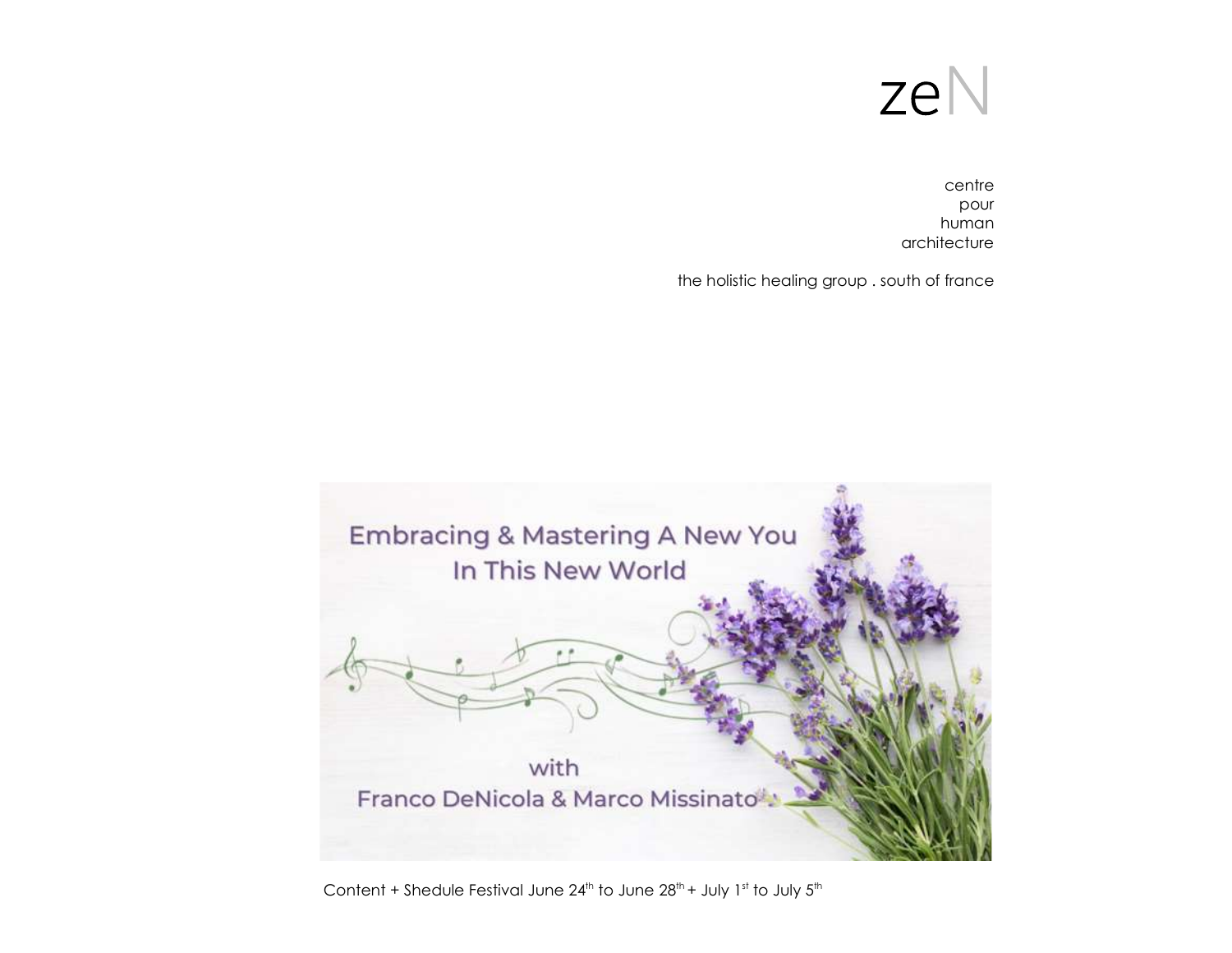

Are you ready to allow the new you to come out and play in our new world? Things have changed with us personally and globally in a huge way. As much as this process started some time ago, 2020 has been quite remarkable in many ways and in a way, it seems very much just the beginning.

We cannot deny that 2020 has been an intensely impactful year for many people. Besides things changing globally, many of us have been experiencing what people would refer to as a roller coaster ride involving intense emotions while witnessing a complete breakdown of how our world operates. We are certainly different, and so is the world; therefore, learning how to play the game of life in a completely different way is upon us. We are now observing what may have worked before is no longer applicable. We'll have to step out of our comfort zone and old way of life to embrace our New World.

On the surface, it may seem that what is happening is a breakdown of our world and society. However, what we are going through is a transformation and upgrade in our human experience and world. We have a tremendous opportunity to make a huge leap forward. Many of us have been waiting for this time to come forth. Here we are, it is up to us individually and collectively to direct our experience and world.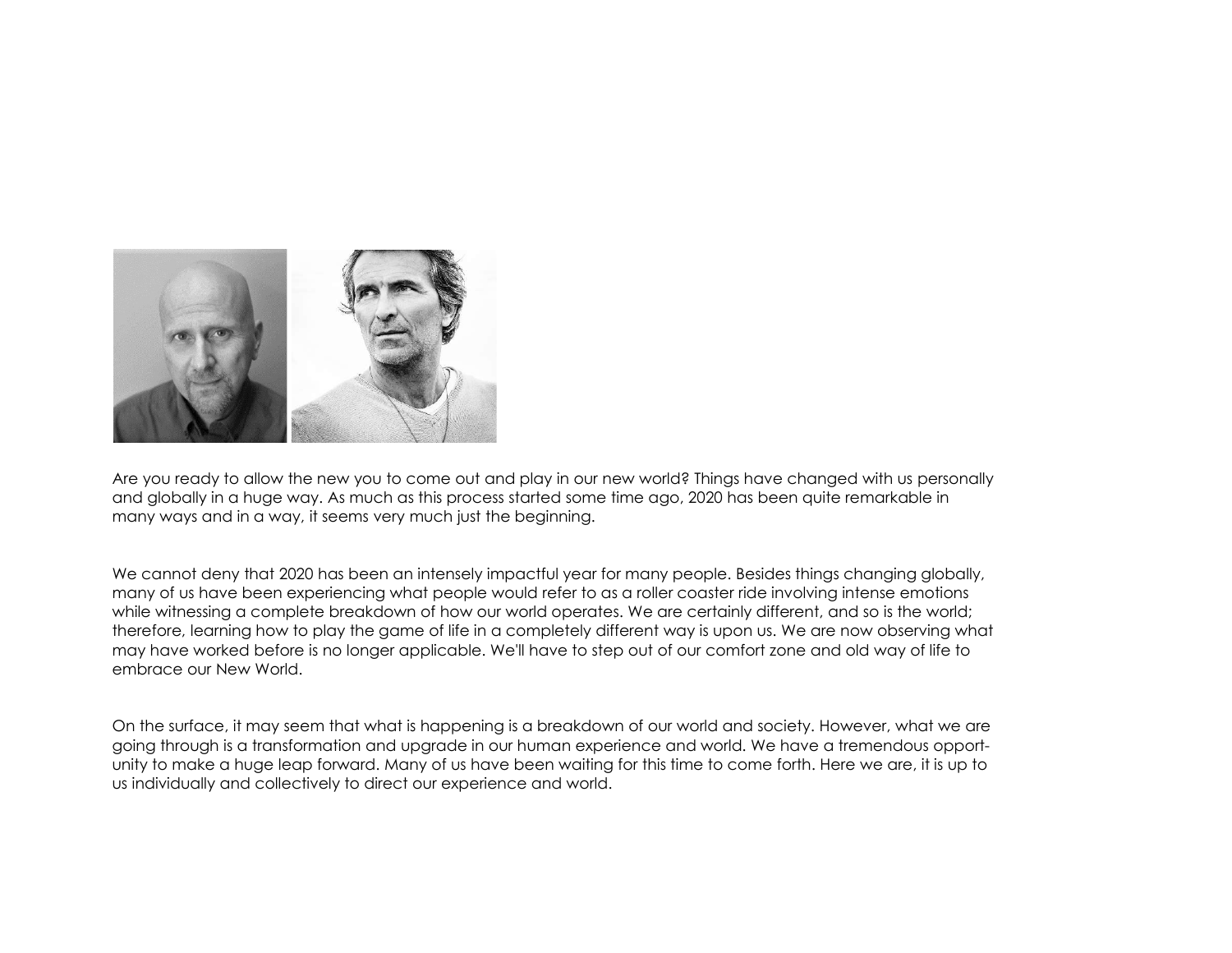The energies coming through have been aiding us and propelling us forward individually and collectively, preparing us for the next stage of this shift in consciousness. Yes, a shift in consciousness is what is fuelling this transformation. It may seem overwhelming the speed things are shifting and moving along; however, this is the most exciting time in our human history!

Our internal directive now is for us to make decisions and choices from our higher perspective and create intentionally from a higher understanding and knowing. If there has ever been a time to really step things up in our life and on our playground, we call earth; this is it.

Most of us are bogged down with heavy inverted 3D and 2D programming, obscuring us from a clear view of our True Nature. We have very much been run by programs, conditioning and the collective projection of life. The need to be able to rise above our ego programming and operating system and reclaim our place in the driver's seat and create from an empowered position is vital right now. Are you ready to rise above and be an active creator of your own life and the collective experience? If so, join us for this highly transformative workshop we have put together!

This 3-day workshop will involve a preparation process at the beginning and a wrap up at the end. Franco & Marco will be taking you on a journey of self-discovery to assist you in Embracing and Mastering your true essence, releasing and clearing that, which no longer serves you and open you up to an expanded way of life.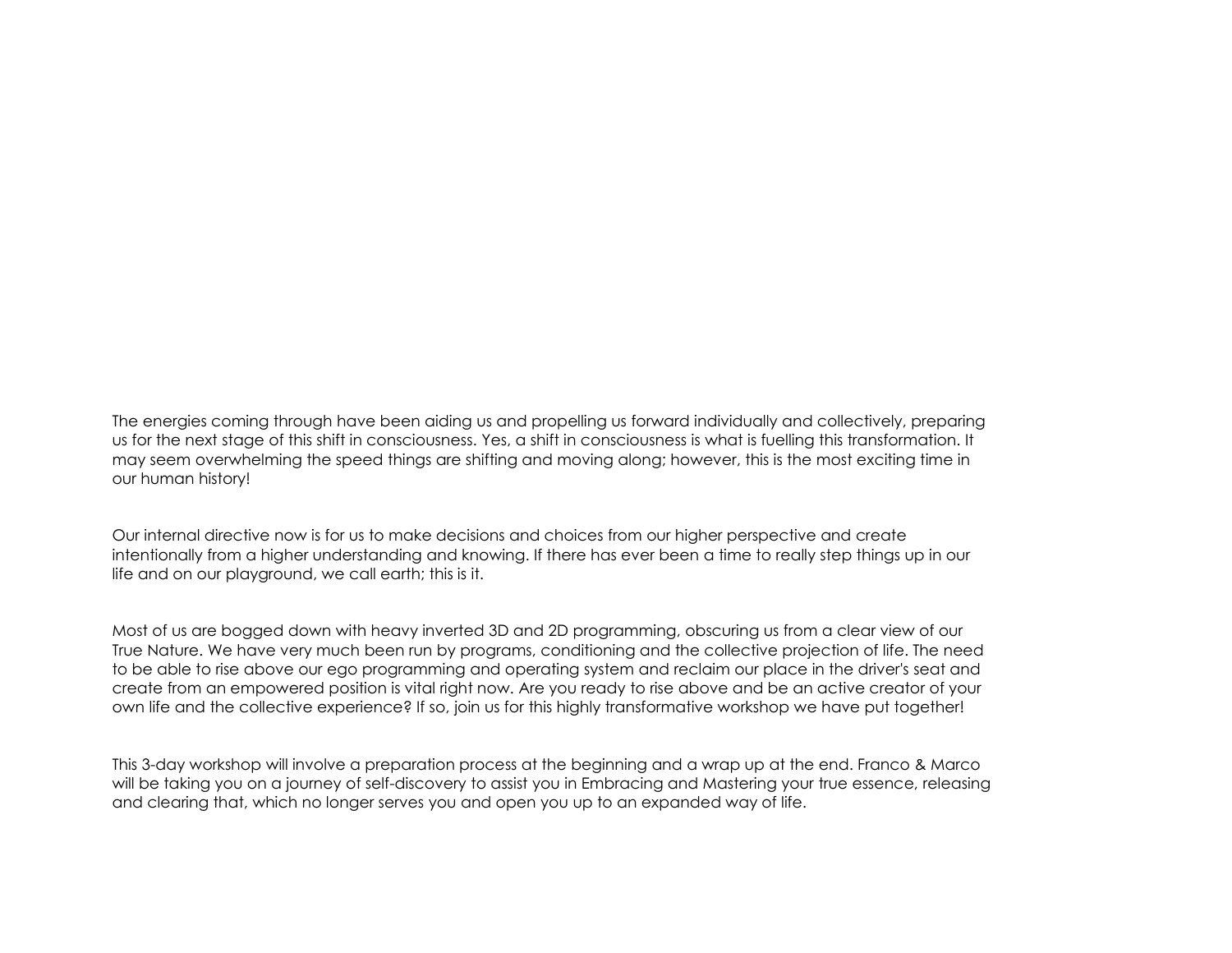Musician and composer Marco Missinato will be infusing the workshop with his high-frequency music tuned to the work we will be doing, and Marco will share his insights as to how music can play an integral role in your soul's journey!

This 3-day workshop will facilitate an experience of connection, recognition and liberation! Together Franco and Marco will be offering tools to help you reveal the truth of your soul's journey and access the vision and focus on creating a 5th-dimensional human experience.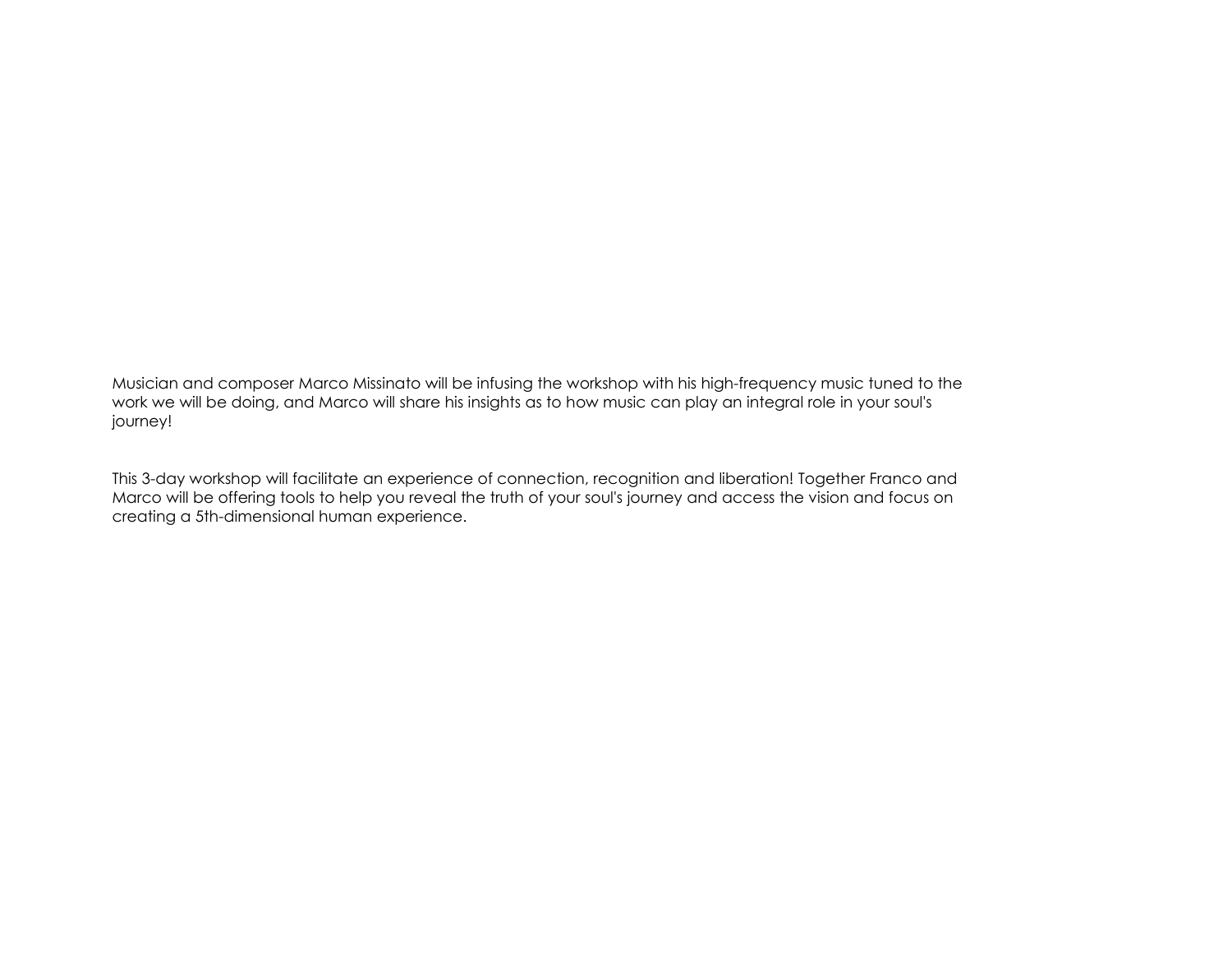### Some of what will be covered during the workshop:

- Becoming present in the moment while dropping all distractions and attachments. (Process)
- A look at the changes we are currently going through, why and what it is offering us.
- Going deeper into understanding the mechanics of how we actually function, think, feel, respond and perceive as our reality.
- How and why we take on beliefs, perceptions programs, labels and identities, identifying when we are done with them and how to release them
- What are distractions, how to identify them and letting go of them
- Why we stay in holding patterns that recreate and relive the same experiences over and over again?
- A process to shift the holding patterns and create free flowing experience.
- What stops us from choosing from a higher perspective?
- Playing with the idea of giving our power away, what it looks like and how to drop it.
- What is self-responsibility and how does it work
- Creating a shift from an ego-driven life to one of true self, purpose and expression
- A look at our choices and directions in life and how to align them with our current path and purpose
- A close look at our true human design and how to align with it.
- Tuning into who you truly are and re-establishing a clear connection (Process)
- Living from your higher perspective as you shape and experience your life through a higher preference.
- Tapping into infinite resources (Process)
- Staying on-track and focused as your authentic self
- A look at your involvement in creating your personal reality and the surrounding realities.
- Are you always in charge?
- How to get back into the driver seat of your life.
- Creating alignment with your soul/higher self
- Marco & Franco will provide many meditation/activations and processes blended with high-frequency music to assist in integrating the material being covered throughout the workshop.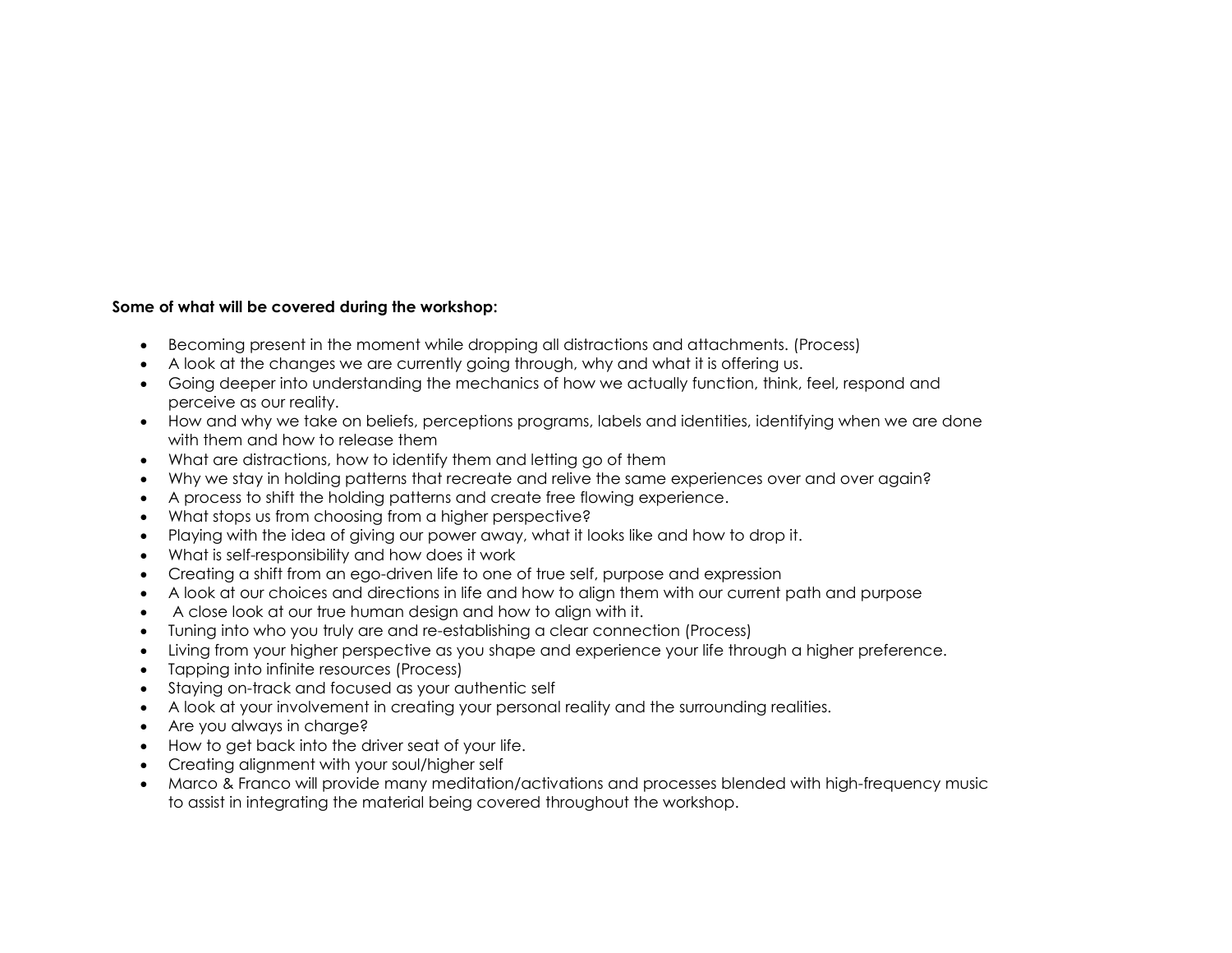This workshop will provide a combination of information, techniques, processes and discussions blended with music to open up the channels to your authentic self so we can create more masterfully!

The entire workshop will be video and audio recorded. Participants will have the option to purchase the audio and video recordings to reinforce the experience of the workshop and support you through your day-to-day life.

The workshop will start Friday Morning for a meet and greet and introduction to the workshop at 9:30 am.

For Friday, Saturday and Sunday, we will start at 9:30 am and go to 9:00 pm with a 1.5-hour lunch break at 1:00 pm, a half-hour break at 4:30 pm and from 6:30 pm – 9:00 pm – Break and Dinner.

Are you ready to be part of this powerful experiential opportunity to step forward and experience the new you in the new world? Join us, as this is not an opportunity and experience you want to miss!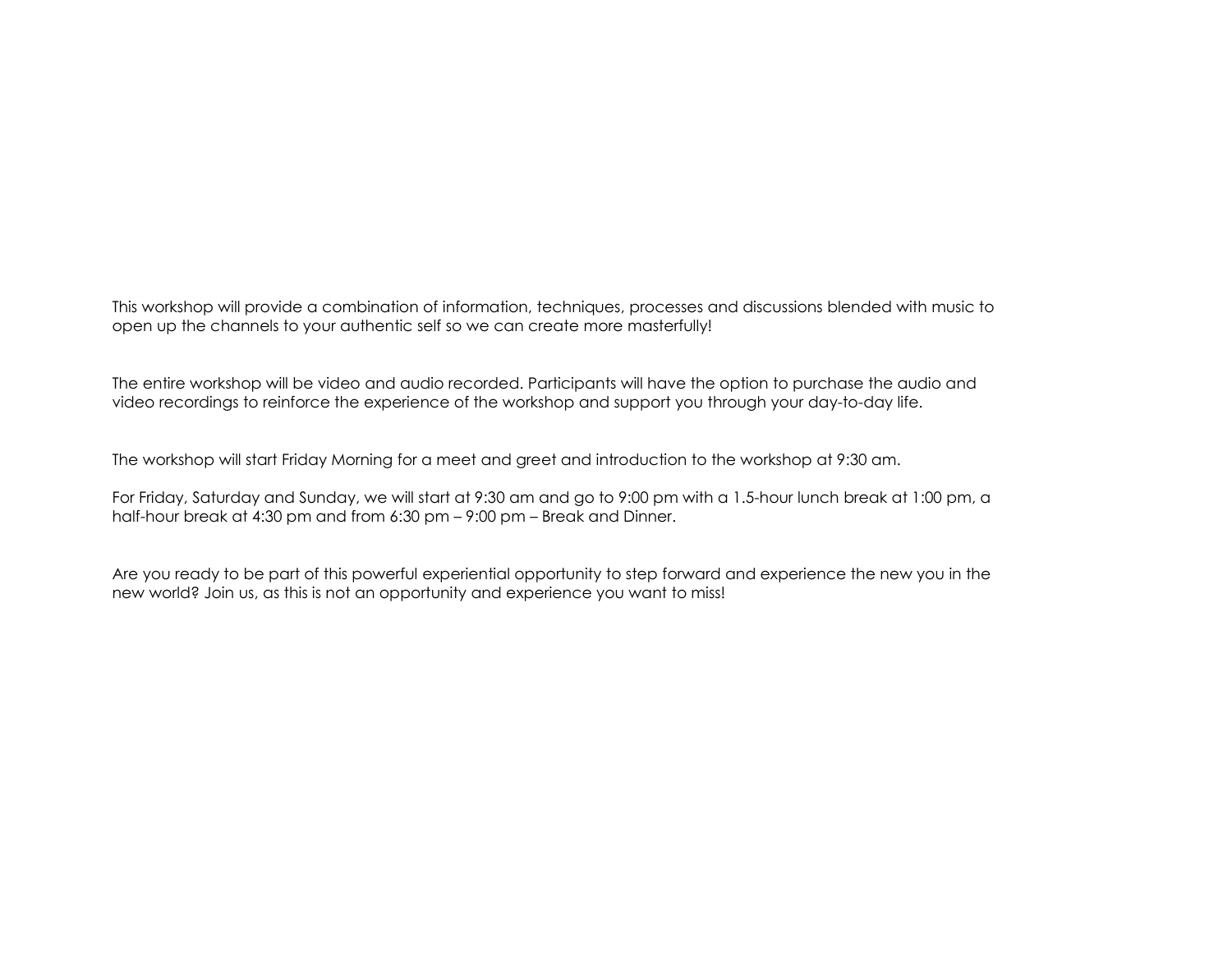Workshop Schedule Festivals - June  $24^{th}$  to June  $28^{th}$  + July 1st to July  $5^{th}$ 

Embracing & Mastering A New You In This New World With Franco DeNicola & Marco Missinato



# **Thursday**

from 12:00 am check in at the hotel, welcome drink, free time to enjoy the place and relax.



example boutique hotel in fleurance, lectoure, condom, saint puy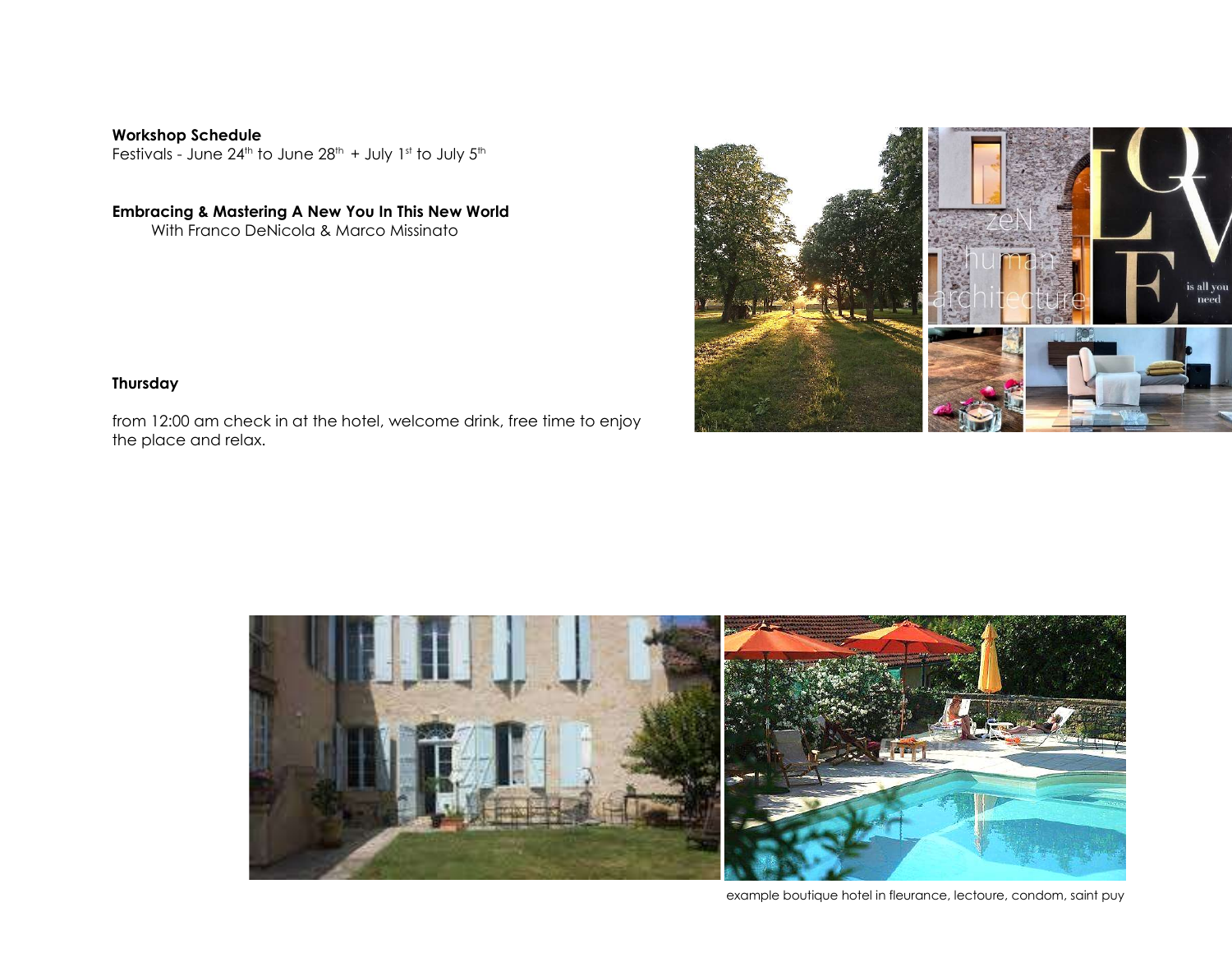# Friday, Saturday & Sunday

- 7:30 am 9:00 am fresh vegan breakfast in the hotel
- 9:00 am 9:30 am transfer or own arrival to the zeN . center / festival grounds
- 10:00 am 11:00 pm outside YOGA session
- 11:00 am 1:00 pm Introduction to the Workshop (only Friday) and Workshop
- 1:00 pm 2:30 pm Lunch Break
- 2:30 pm 4:30 pm Workshop
- 4:30 pm 5:00 pm Break
- 5:00 pm 6:30 pm Workshop
- 6:30 pm 9:00 pm Break + Dinner, at Sunday Wrap-up & Goodbyes
- 9:00 pm transfer or own arrival to the Hotel

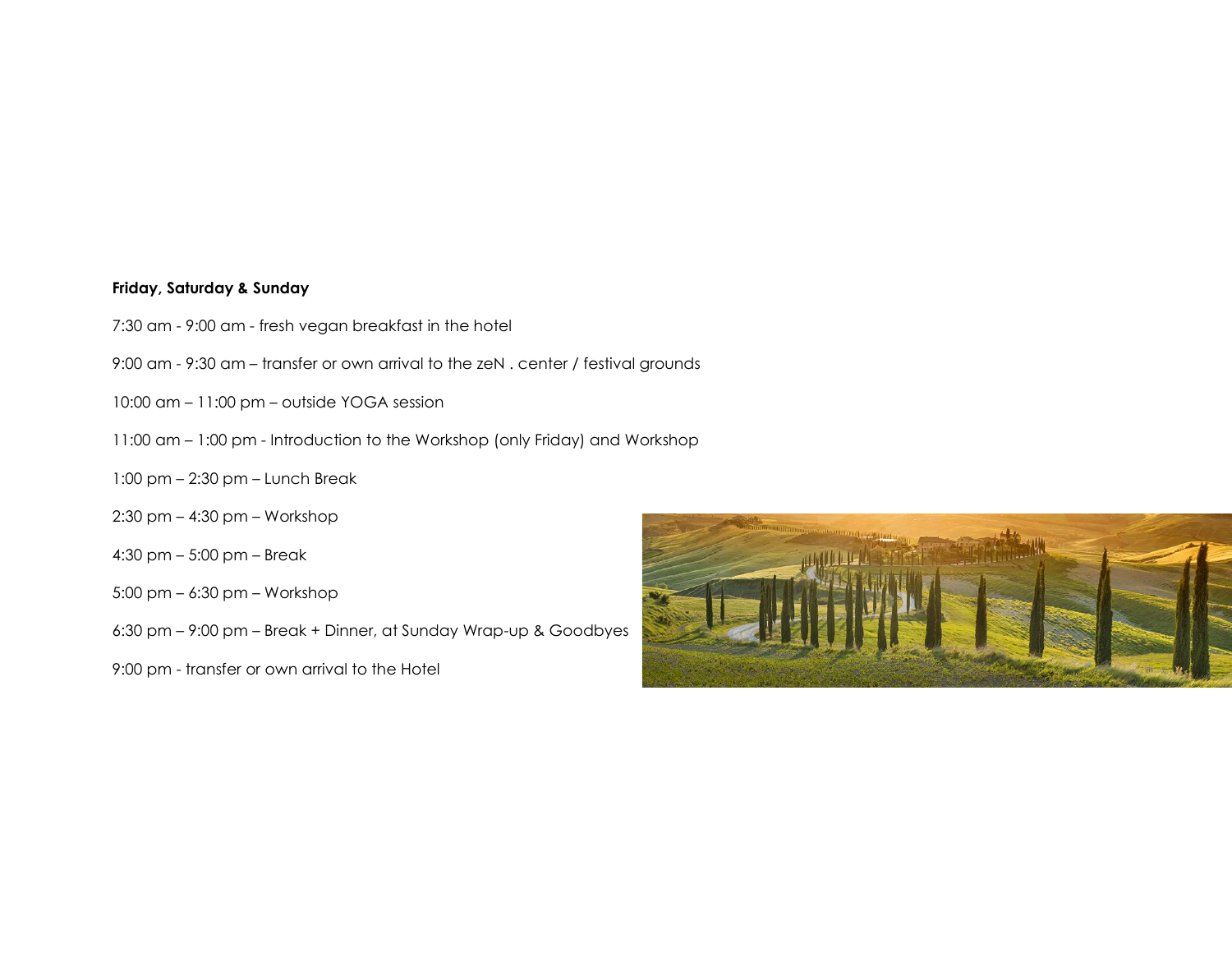## Monday

7:30 am - 11:00 am fresh vegan breakfast in the hotel and free time to enjoy and relax.

1:00 pm - Hotel check out, relaxed journey home.



# Flat-rate travel price for

- . 5 days including nights in a luxury boutique hotel
- . double room with bath en suite for single use, daily room service
- . vegan detox ayurveda breakfast
- . during the festival days multi-course ayurveda full catering including all wonderfully freshly prepared non-alcoholic drinks and raw food snacks between meals
- . 3 days festival at the zeN . center + academy
- . daily transfer or own arrivel to the zeN center and back to the hotel (max. 30 minutes travel time) or own arrivel with rental vehicle booked trough us
- . comfortable airport transfer (collective transfer) to and from airport Toulouse.
- . travel cancellation insurance
- . 1.599,- EURO